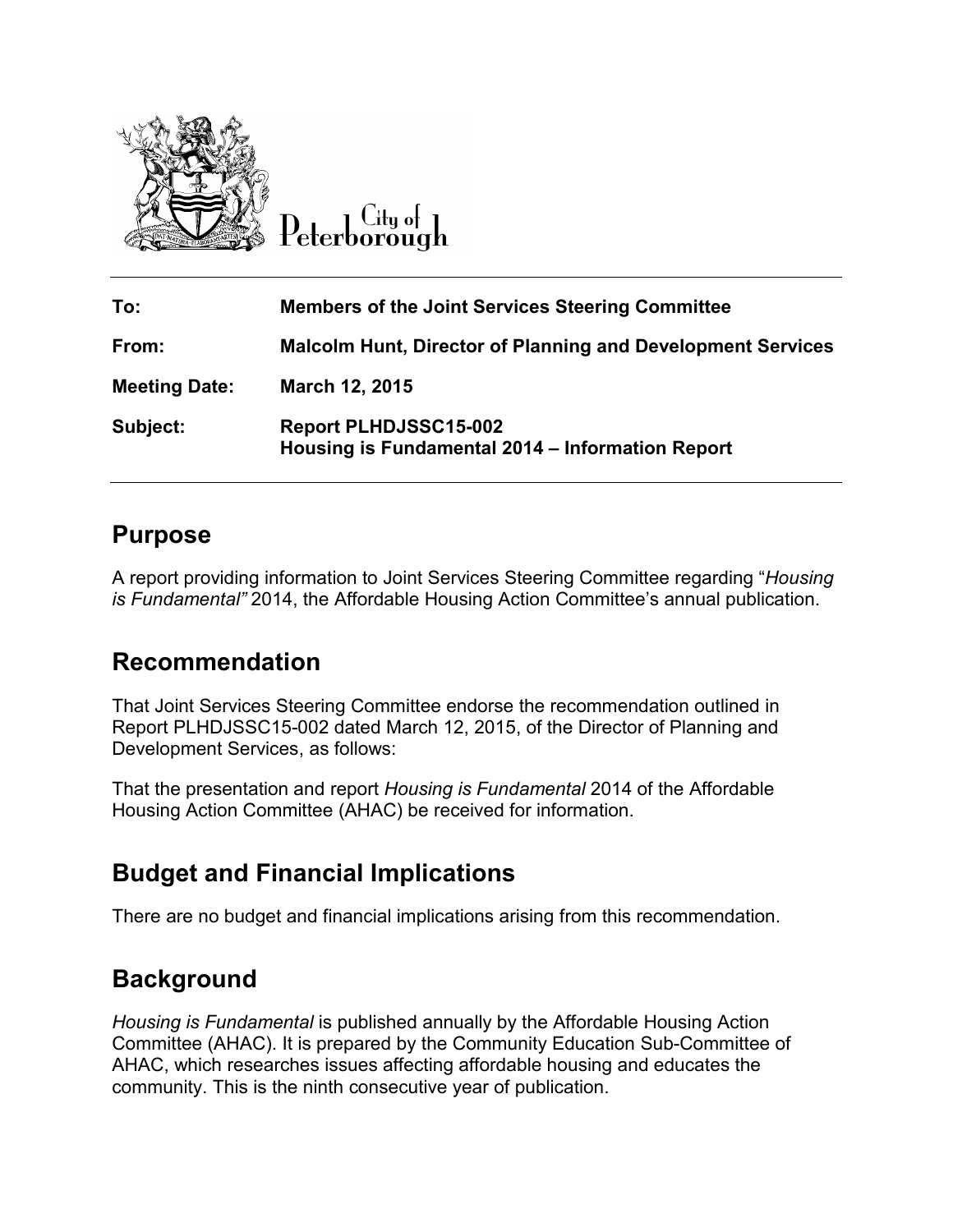#### **Distribution Plan**

*Housing is Fundamental* 2014 report is available online at [www.peterborough.ca/housing.](http://www.peterborough.ca/housing) Regular distribution to other municipalities and community groups will be in March 2015 (delayed from previous years due to the municipal election). In September 2014 there was limited circulation of the report to:

- Members of City Council
- Registered candidates in the City's municipal election (as background information before the All Candidates Debate on October 16, 2014)
- County Clerk for County Councillors (included in the County Council's "Correspondence Report" on October 15, 2014)
- Township Clerks for members of Township Councils and registered candidates in their municipal elections
- Various community groups and agencies

#### **Housing is Fundamental 2014 Highlights**

The report highlighted the new municipal Housing Choice Rent Supplement program, the warming room and the Homelessness Coordinated Response Team (HCRT). These programs and services help support people who experience homelessness or housing insecurity in the city and county of Peterborough. The report acknowledges successful community partnerships and the support of City and County Councils.

2011 Statistics Canada data was used to provide a current picture of Peterborough with comparisons to similar municipalities in Ontario.

Highlights include:

- 50% of renter households cannot afford the median rental shelter costs of \$850 per month.
- The labour force is characterized by 25% part-time workers. This is higher than Barrie (20.9%), Guelph (20.7%), Hamilton (21.9%), Kingston (22.1%), London (23.0%) and Oshawa (19.5%).
- Actual wages remain below the rate of Peterborough's annual living wage of \$27,885.

High part-time employment and low median incomes contributed to high numbers of people experiencing "core housing need". This analysis, along with reporting on Social Assistance rates, shelter expenses and other related data, provides a context for why housing remains is a key social determinant of health. With the comparisons in mind, research showed that Peterborough is not unlike many other Ontario communities.